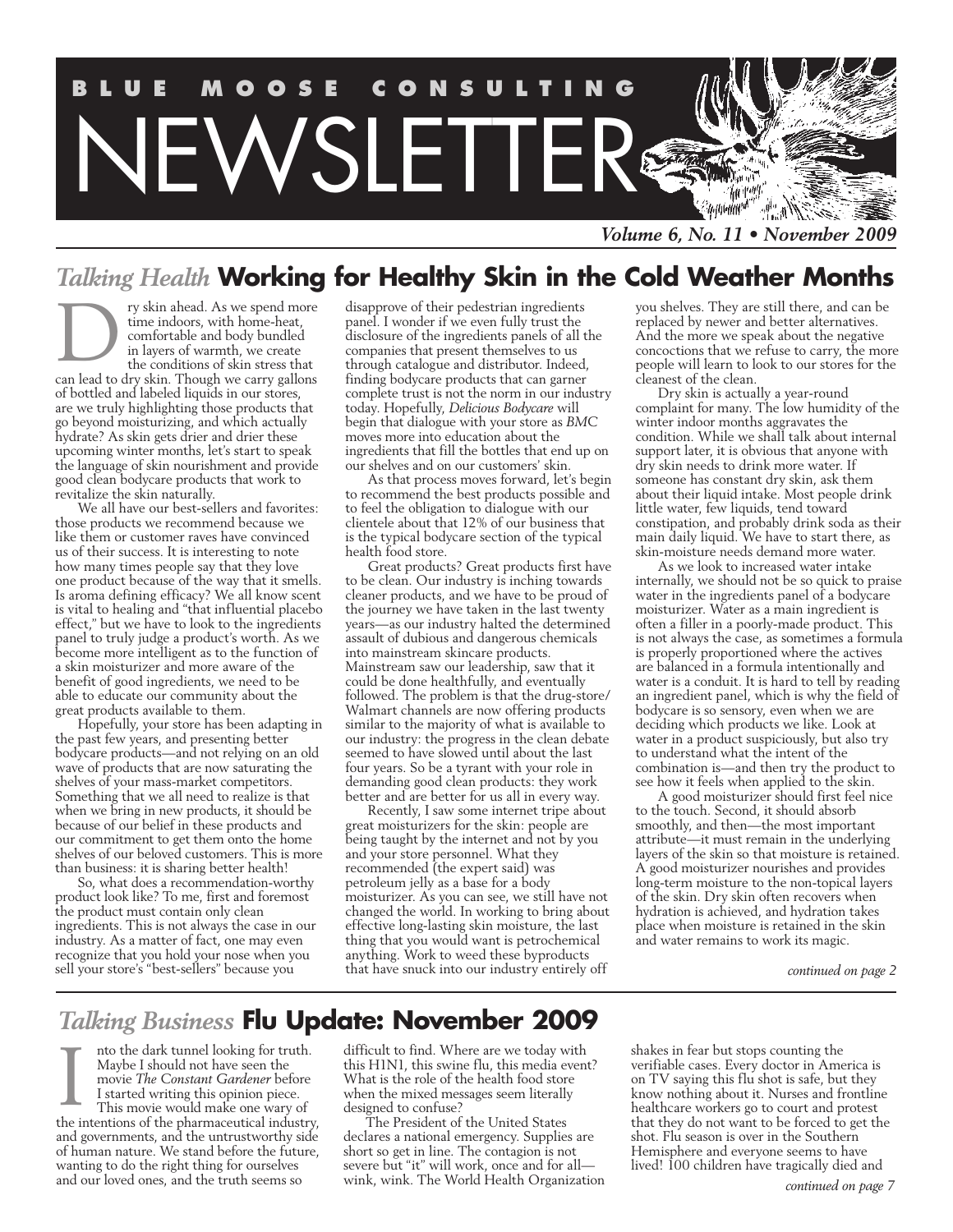### **Working for Healthy Skin**

*continued from page 1*

Technically, hydration means to chemically combine with water, so even harmful products could be said to "hydrate". In the context of healing the skin, though, hydration means to create the environment for water to remain in the dermis, bringing moisture and creating the conditions for healthy skin tone to be achieved or renewed.

To the misinformed, therefore, petroleum is used to "lock" the water in with the hopes that this imprisoned water will bring moisture. There are, of course, better and more healthy ways to achieve these results, and shea butter and aloe vera are two wonderful plant foods that are time-tested and successful multi-taskers.

### **Shea Butter**

If you have been watching the bodycare market, shea butter literally catapulted from relative American-market obscurity to a ubiquitous superstar in less than five years.

I remember when I was first introduced to Shea Butter by **Perfect Organics**, and their products caught the region by storm: at that time there were less than four companies that had shea butter in their products as I combed the shelves looking for this ingredient everywhere. Nowadays, shea is a commodity market product used as an adjective to explain lush moisturizing, even if all raw materials are not alike. Shea is where it's at right now.

Shea butter is a fat that is derived from the seed of the shea tree, which is prevalent in the African savannahs from West Africa where it has a well-defined traditional use—to East Africa, where it is rarer and less famous. The trees grows wild, but does not bear fruit until it is very mature, so there will not be any plantation farms of shea anytime soon. Shea butter has traditionally been used as a food, and has been used to make soap, candles and even as an ingredient in chocolate. Shea butter has many traditional medical uses topically, and may even be an antiinflammatory. Shea has been collected by tribes-women for millennia and prepared in a manner that extricates a marvelous, nutrientrich fat that the women of the village used with great ingenuity. African drums and wood are kept moist with shea butter.

Shea has been on the European skincare market for decades, introduced by the colonialist Scottish explorer Mungo Park who noted that the extract of this nut had the consistency and appearance of butter. There are many companies that now harvest the wild trees and there are many ways to get the desired nut fat—and most methods destroy the delicate nutrients in the butter that now make shea so famous.

Shea butter, properly processed (not even touching upon the ethical questions of how the nuts are gathered and the concerns for "fair trade" in commerce with the indigenous peoples) is a nutrient-dense, saturated fat that absorbs quickly into the skin and hydrates in profound ways.

If you take Perfect Organics shea butter and massage it into your skin, you will probably notice that the skin immediately seems saturated with moisture. The marvel is that seconds later, this pool of shea is gone,

and the skin seems revitalized like a plant after a good watering. Here is where the work really begins, because a properly-processed shea butter (minimally processed with as little heat as possible) is like a skin vitamin, supplying many excellent, natural-source nutrients that assist the skin environment to naturally heal itself.

Shea butter saturates, penetrates, moisturizes and restores homeostasis. A person with dry skin will notice profound results in a matter of days, and the benefits definitely accumulate. A person with normal or oily skin will also benefit from the nutrient-dense support this herbal skin food provides. Again, this is where Perfect Organics is unique: because they source and handle the product in a manner that maintains the integrity of the butter, all the nutrients are present to provide their nourishing support.

If you look at Perfect Organics product, touch it and apply it to your skin, while comparing it to other cheaper-prices products, you will see and feel the textural difference. While most shea products on the market heat their butter (destroying the natural composition of the fats and harming the vitamin profile), add petrochemicals in the manufacture, and dilute the shea with unnecessary adulterated extras, Perfect Organics product looks fatty and fleshy like a raw butter compared to a margarine. The difference is actually visual. Perfect Organics is more than a medicinal-quality shea in its application, it is a perfect single ingredient moisturizer in itself.

When you add the extra benefits of Organic Essential Oils to the mix—as Perfect Organics is committed to using only Organic —you have one of the most powerful one ounce moisturizers our industry has ever seen. Shea should be the leading nutrient in your store for educating about perfect moisturizers. You need to be able to explain how this product is unique and how it handles better on the skin and does more with little. Educational salespersonship will direct people to the best products for their health.

The beauty of Perfect Organics shea products is the easy spreadability attained without adding any chemical agents or heat. Their vegan shea butter lip balms are their best selling items and they will create a loyal allegiance among users that is contagious.

Other commodity offerings for shea are all over the business map, from "raw" products that are rancid and smelly, to pure white products that are heated and treated into uselessness. Indeed, a little Perfect Organics shea butter goes a long way—which mirrors their company stance on being respectful of the environment. For achieving the best results for skin hydration, shea butter is unparalleled: a simple multi-tasker that works quickly, completely and easily when you have real pure shea.

#### **Aloe vera**

When it comes to miraculous plants for skin health, aloe vera rules the market. Here, we have already learned as an industry that not all aloe vera is alike: from imported overseas aloe of questionable purity to old aloe that is devoid of nutritional benefit. Aloe vera, though, serves as a base for probably over 85% of the bodycare market nationally. Aloe is big business: so how does it work?

Aloe vera is a very nutrient-dense plant, considering that it is 99% water. Aloe has approximately 200 recognized nutrients including the highly-prized polysaccharides and other glyconutrients. Add aloe to dry skin and the disharmonies that lead to dry skin figuratively evaporate and an environment of skin nourishment prevails.

As importantly, aloe vera provides tremendous transdermal absorption, and this may be the key to why aloe is so prevalent in bodycare products in our market today. While most products are water-logged and only "water" the skin's surface (which manufacturers love because then you have to apply more often), aloe vera absorbs deep, carrying its beneficial nutrients to subsurface skin layers that drink in the nutrition and respond by returning to health!

Aloe is amazing: but the buyer should beware here, as not all aloe is the same. My favorite aloe vera products are from **Aloe Life International**, the aloe people. They have always used a certified-organic whole leaf aloe vera juice as the base for all their bodycare products, and this primary ingredient is the lead agent for all the great results. And they work. I still receive constant comments about the visible differences that the *Aloe Face & Body Lotion* provide quickly to dry skin, and am amazed at how many people tell me that they have changed from their \$40 skin creams to the affordable 16 oz. Face & Body product for one-stop allover skin hydration. Amazing.

For me, the *Aloe Healing Skin Gel* is still one of the most miraculous multi-tasking products I have ever used topically, and  $\overline{I}$  take it with me wherever I go. For problem skin cases, this product is absolutely essential, and as a base before makeup—where hydration is key—this is the best-kept secret of wrinklefree skin beauty.

Read the labels. If a product lists "aloe" or "aloe vera" then most likely it is a dried aloe vera powder reconstituted, which is a weak substitute for the full attributes of a whole leaf juice. Accept no substitutes, sample out Aloe Life's body lotion and change the complexity of your community's skin!

### **Internal Nutritional Support**

If you are looking to add one nutrient to the diet for skin health it would be MSM. Many stores actually cross-merchandise **Bluebonnet Nutrition's** MSM Vcaps in their bodycare section as well. MSM is a bioavailable form of sulfur, which is essential to cell health, aiding in detoxification, cell elasticity and repair. An elemental nutrient for skin care. Again, note that not all MSM is alike, and for purity and therefore efficacy, always buy products that tout the *OptiMSM*® logo. Bluebonnet's MSM is 1000 mg OptiMSM® , in a glass bottle + Vcap™, gluten-free, Kof-K kosher certified, well-priced and sold only in health food stores. This MSM is also beneficial in their Glucosamine products, in their *Ultimate Hair & Nail Formula*® and now in their new *Age Less*®  *Choice™ Targeted-Multiples*™ (for Men & Women)  $50 +$  for older skin.

Amino acids are obviously critical for skin care and moisture retention, and cysteine and methionine are two sulfur-containing amino acids that may be beneficial if there is a nutrient deficiency leading to dry skin. Aloe



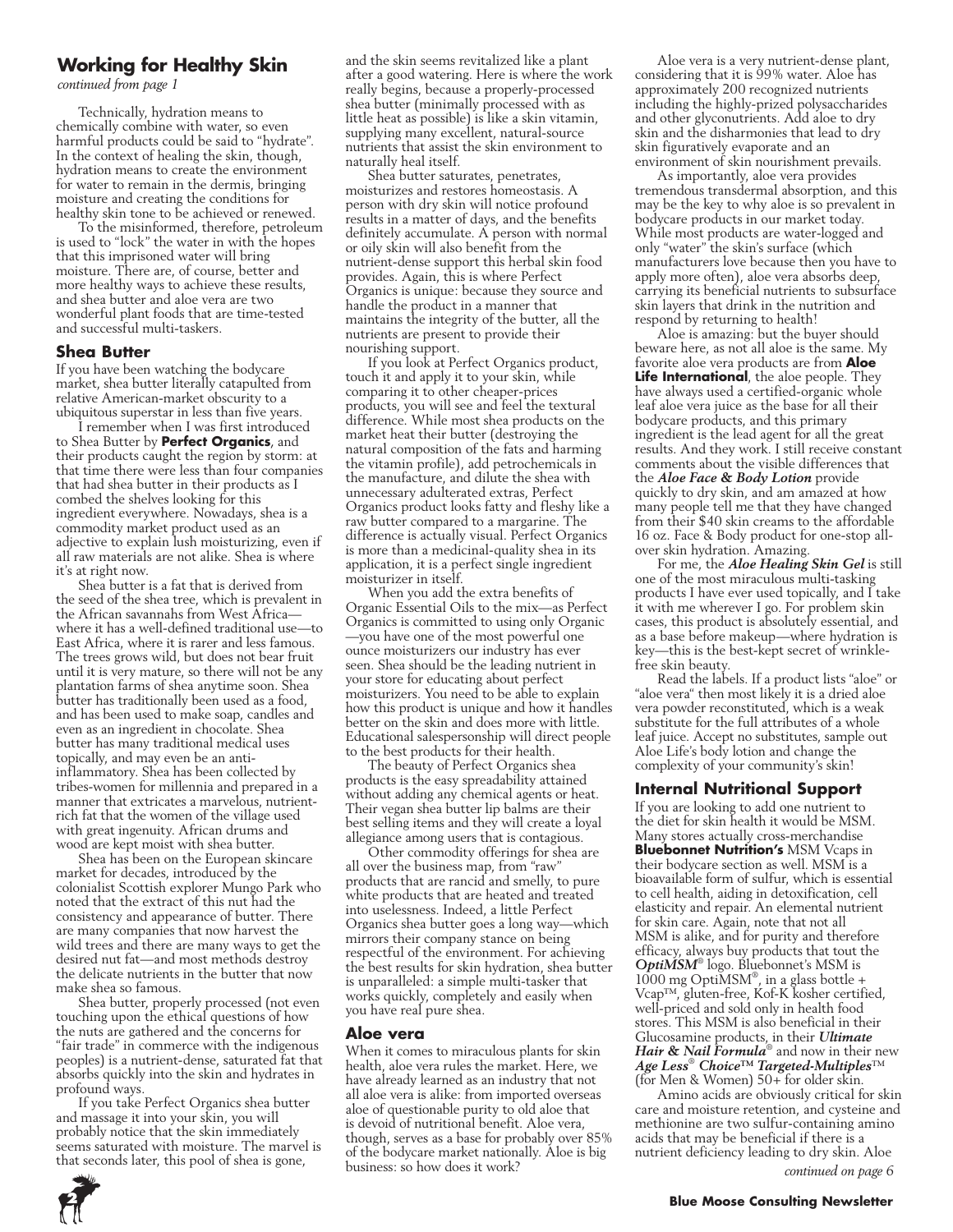

### **November Specials Holiday Helpers 20% off**

*minimum 3 ea. of listed products*

Digestive Bitters Compound • Neutralizing Cordial Compound Oat Seed liquid extract, and glycerite • Nervous System Tonic™ ~~~~~~~~~~~~

### *Three Fantastic Formulas that Work!*

Nervous System Tonic™ Restorative Nerve Tonic: Skullcap flowering herb, Oat "milky" seed, St. John's Wort flowering tops, Celery whole plant, & seed, Lavender flower.

Digestive Bitters Tonic: The Most Tasty bitters—Angelica root, Hyssop leaf & flower, Juniper berry, Cardamom seed + pod, Ginger rhizome, Gentian rhizome & root, Anise seed, Cinnamon

bark, Myrrh tears, Peppermint essential oil.

Neutralizing Cordial Compound: Antacid, Antidiarrheal & Gastro-Intestinal Corrective: Rhubarb rhizome, Cinnamon bark, Goldenseal rhizome & roots, Peppermint essential oil, Peppermint leaf, Potassium Carbonate, USP

> *Herbalists Pick for November:* **Celery liquid extract a restorative nerve tonic & mild sedative\*** \*statements not reviewed by the FDA



## NORDIC® NATURALS

Pure and Great Tasting Omega Oils

**Omega-3s to Protect the Children** *Are you Making Sure Children's Basic Health Needs are being met?* 

Unparalleled Quality, Freshness & Purity for Children

**Children's DHA** 90, 180, 360 strawberry softgels **Children's DHA Liquid** 4 & 8 oz strawberry **Omega 3, 6, 9 Jr.** 90 + 180 lemon softgels and 4 oz. liquid **Omega 3, 6, 9-D Jr.** 90 lemon softgels with EPA, DHA, GLA and lanolin Vit. D

**Ultimate Omega 500** 90 smaller-size 500 mg strawberry softgels **Nordic Omega-3 Gummies** 60 chewable tangerine **gummies Nordic Omega-3 Fishies** 30 larger chewable tangerine fishies and **Nordic Berries multiples—**120 citrus delicious gummy Berries Vitamin D3 Lanolin in Organic Olive Oil

### **November Special**

*Introductory offer for first time buyers of Pet Products* Pet Cod Liver Oil 8 + 16 oz liquids Omega-3 Pet 90 + 180 softgels unflavored

### **15% off**

Unlike other cod liver oils made for pets, Nordic Naturals Pet Care Products adhere to the same freshness & purity standards (European Pharmacopoeia) set for medicinal human consumption. Circulate the most recent NORDIC NEWS on pet health care & increase your sales in this growing & vital market

Not represented by BMC in NJ, SC and parts of PA Note that the Not represented by BMC in NC, SC Not represented by BMC in NC, SC Not represented by BMC in NC, SC Note that the SC Not represented by BMC in NC, SC Not repres



### **Got Wellness? Think Bluebonnet Nutrition**

If you are offering Bluebonnet products, you have an excellent vehicle right now to offer real savings to your communities on the basic nutrients necessary for good health in these trying health-times.

This deal runs through DECEMBER 18th and offers a 3 + 1 on 25 excellent products including Astragalus, Olive Leaf Extract, Zinc lozenges, Vitamin C, AHCC<sup>®</sup> and Cranberry; l-Lysine, NAC and quality Multiples including the very popular Liquid Super Earth™ Multinutrient Formula

### **Don't Forget Your Aglio e Olio**

Standardized Olive Leaf Extract Vcaps with 18% Oleuropein —with e-d-s® plant-based enzymes for noticeably better absorption.

GarLo™Active—Bluebonnet's GarLo™Active Odor-less Enteric Coated Caplets contain high-alliin fresh garlic extract from a proprietary variety of mature, premium-grade garlic bulbs (*Alliium*  sativum L.) WITH olive oil polyphenols from a patented-variety of olive pulp extract, particularly rich in polyphenols.

Not represented by BMC in NJ Not represented by BMC in NJ, SC

# INEWTON Lics

**Nurturing Naturally Since 1987** 

### *November Promotions* **November is Healthy Skin Month 20% OFF**

(6+ per SKU in November)

- Acne
- Eczema-Skin Irritation • Shingles
	- Itch Stopper Spray
	- Skin Irritation, Pets

*~~~~~~~~~~~~~~~~~~~~~~*

### **Q & A for FLU Season** *Q: Does Flu Care contain the swine flu nosode?*

A: At this time, the current H1N1 strain is still unavailable. Flu Care (N005) contains all available flu strains from 1991 to the present year. These nosodes are made from the inactivated

influenza virus vaccine designated by the *World Health Organization* for each particular year. Influenza types A & B —either individually or combined are included, as is the H1N1 strain from previous seasons.

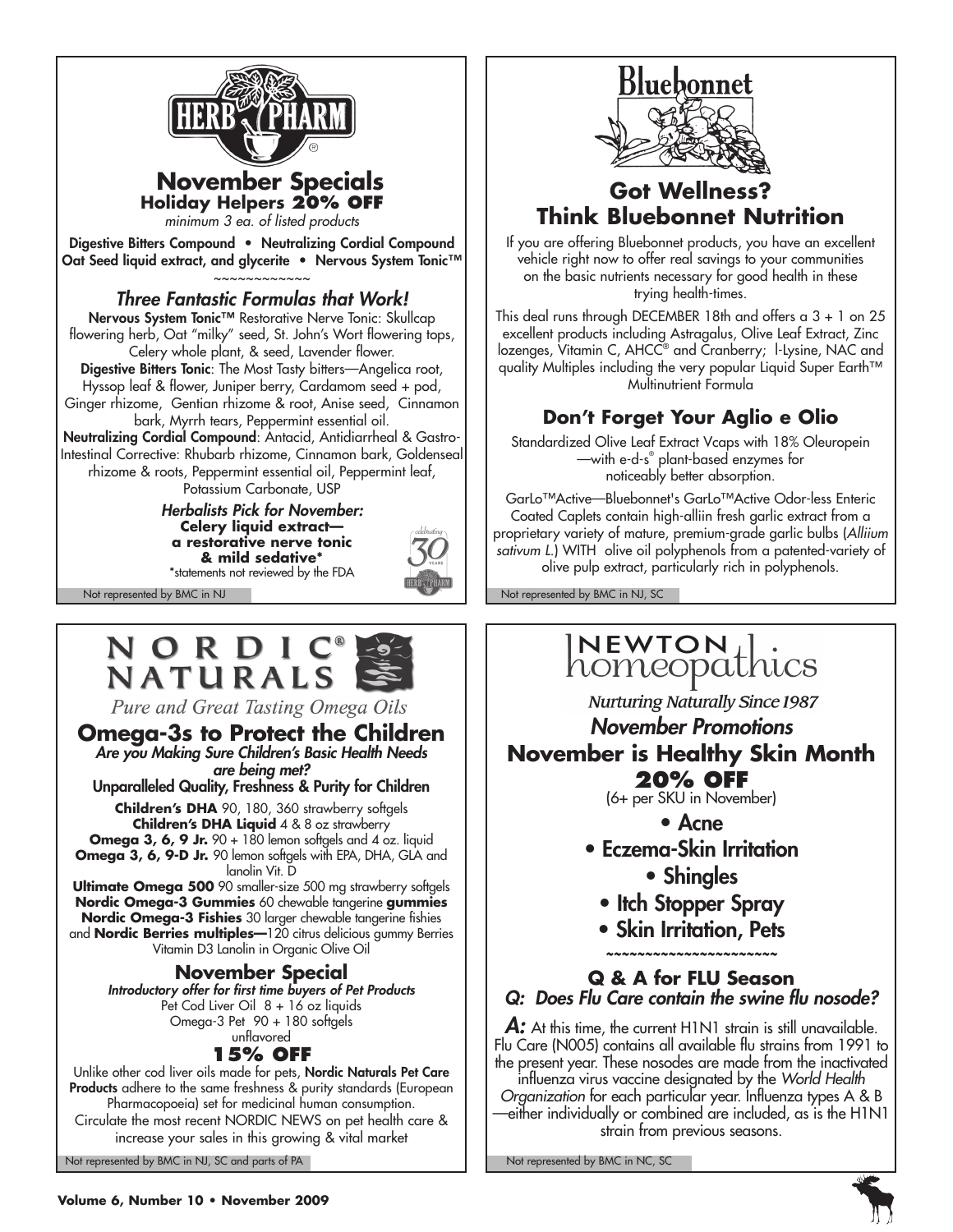

*JUVO Slim* System provides you with raw foods, giving you nutritional support specifically designed to relieve unhealthy food cravings; support a balanced blood-sugar, and



promote progressive weight-loss. JUVO will help support your return to a healthy, trim & balanced body size. Rejuvonate + Reclaim a new, healthier slimmer you!

It is *JUVO Slim's* promise to deliver the energy, nutrition & live-enzymes found in nature's raw whole foods to you. *JUVO Slim*  offers the health & rejuvenation benefits you want in your diet.

The GoJuvo Vegetarian raw food diet aids in rapid, weight-loss programs, with increased energy and immune system enhancement.

### **November Promotion**

*must mention BMC PROMO when placing order*

**10% off** Original JUVO boxes JUVOSlim Boxes

Not represented by BMC in Eastern PA, NJ *Place packets by register and get these foods into school lunchboxes!!*





*November Sales Promotion* **ALOE GOLD TABLETS!**  2 sizes available 30ct + 60ct **12 items mix and match receive 10% off 24 items mix and match receive 15% off**

not to be combined with other discounts Aloe Gold Tablets combines the Highest Quality Whole Leaf Aloe Vera available with the convenience of tablets. 100% Certified-Organic too! The Aloe Vera is processed through a unique low-temperature dehydration method allowing the delicate polysaccharide chains to remain intact, along with the other 200 nutrients & enzymes that serve to provide maximum immune system support. Minimum filtration keeps the valuable yellow sap Minimum filtration reeps in examence years. Let-<br>anthraquinones in beneficial quantities which, according to Dr. R.H.Davis, encourages daily regularity of the bowe and give anti-inflammatory, anti-fungal, anti-viral, and bacterial support. Contains no preservatives. *Great for traveling! Smart for daily use during the Holidays!* ~~~~~~~~~~~~~~~

#### The New Perfect Healthy Hit *NEW* SUPERFRUIT ALOE VERA QT. \$16.79 - retail: \$28.95

*NEW* SUPERFRUIT ALOE VERA PT. \$10.08 - retail: \$17.39 Tastes delicious and is the perfect compliment to Aloe Vera's health action in the body. Antioxidants from Superfruit include grapes, berries and other exotic fruits bringing the ORAC value to 2400 in every serving!

wellinhand **ACTION REMEDIES Topically Applied Herbal Answers Expand your Bath Section** *Organic Aromatherapy Seaweed Sea Baths* 20 oz. wholesale: \$6.00; retail \$9.00 **Moon Rite Sea Bath:** Float, don't Bloat **Muscle Recovery Sea Bath:** refresh & repair **Rump Relief Sea Bath:** cooling Sitz Bath **Unscented Sea Bath:** softer than ever **Velvet Vixen:** strawberry-vanilla, daringly soft **Colds & Flu Sea Bath:** Breathe! **Hot Flash Chiller Sea Bath:** chill out

**Itch Witch Sea Bath:** what's itching you? **Kiddie Calmer Sea Bath**



Award-winning Probiotics Products

*Best of Supplements Award—Probiotics 2 years in a row* **Dr. Ohhira's Probiotics**

### **12 PLUS** *Best of Beauty Award—SOAP April, 2009* **Dr. Ohhira's Kampuku Soap**

These products are unrivalled!!

#### \_<br>~~~~~~~~~~~~~ **Probiotics are Essential NOW Dr. Ohhira's Probiotic 12 PLUS including the proprietary TH10 strain:**

- Restores Harmony to the inner Ecology • Supports Good Digestion and natural
- Immune Function • Restores & maintains Proper digestive tract Ph

• Produces Bacteriocins

#### **Dr. Ohhira's Probiotics Kampuku Soap**

- Remember antibacterial soaps actually weaken resistance to pathogens • Instead wash hands often with this
- moisturizing vegan Probiotic soap



*Finest Quality Hair, Body and Skincare Accessories*

### **Bath Tools Sell ALL Winter long & are fantastic Holiday Gifts**

*Show that you know quality: carry the best Bath & Body Tools*

*Hair Doc & Bass Brushes The Best!!* Body Brushes, Mitts & Gloves • Natural Sea Sponges & facial sponges • top-quality Loofah Collection by Bass Brushes • The Original Hydro Exfoliating Gloves • Cotton/ Terry Cleansing • Facial Cleansing Brushes • Nylon Wash Cloth/Towels • Exfoliating and Cellulite Treatments • Pumice Stones • Nail Cleansing Brushes • Ayate Body Scrubbers • Cactus Cleansing Mitts & Washcloth • Sisal Mitts, Scrubbers & Gloves • Relaxing Sleep Mask • Hot/Cold Gel Formula Facial Mask • Full Facial & Eyelid Masks • Body Massagers & Back Scratchers • Body Butter Hand Pads • Medication Cream Applicators • Moisturizing Medication Gloves • Solid Wood Mirrors • Bath Gift Sets • Gift Set Shaving Kits for Him • European Toothbrushes • Infant to Toddler Bath Toys *Available only in the Finest Bodycare Locations*

Not represented by BMC in NC, NJ, Eastern PA

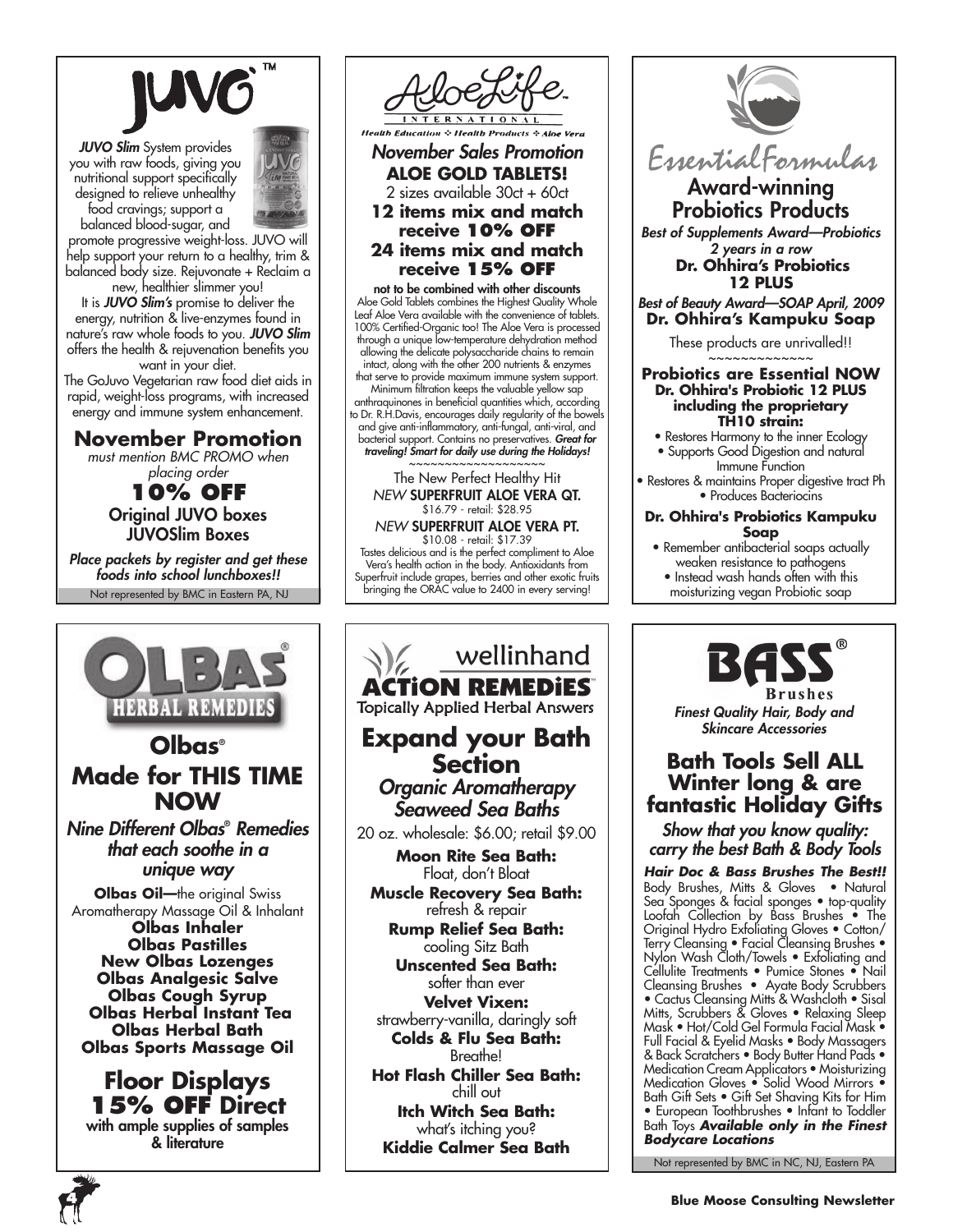

*November Special* **Stock Up Sale 6 each per SKU 10% 9 each per SKU 15% 12 each per SKU 20%** *~~~~~~~~~~~~~~~ Timely introduction of new marketing & education materials* • to help consumers with a brief summary of the products, a new consumer sell card (3 x 8.5 inches) • online training piece for store personnel. 14 modules that should take about 20 minutes to complete will refresh and inform on the benefits of Wellmune WGP® beta glucans. Successfully complete the training and Supplement Dept. personnel will get a free bottle of product *• Ask you BMC Sales rep for details on this excellent training opportunity*

CLINICALLY PROVEN IMMUNE SUPPORT

# **PERFECT® ORGANICS**

*NOVEMBER Promotion* Cold Weather is rough on your skin **100% Pure Shea Butter Original unscented STOCK UP !! 15% off 12 or more** 

Extracted from the nut of the karite tree found in west & central Africa , this amazing, naturally vitamin-rich butter is one of the most healing, nourishing, and protective emollients available. Shea Butter has numerous benefits, including the treatment of dry skin, sunburns, dermatitis, and stretch marks. Perfect Organic's Shea Butter is of the highest quality—extracted and clarified naturally, without the use of hexane/solvents or other chemicals. So pure, so wholesome, it accommodates all skin types, from the tenderest to the toughest.

Perfect Organics was one of the first companies in the natural food industry to offer this centuries-old moisturizer to the American market, and their quality products still stand as the best nature has to offer

VEGAN

### **MushroomScience® November Specials** *mix & match*  so your Customers can Rotate Mushrooms  *Choose Among:* **• Maitake Vcaps • Maitake 404™ 1 oz liq Gold • Chaga Vcaps • 5 Mushroom**

**Formula**

12 bottles total =  $15%$ 

24 bottles total = **18%**

- 30 bottles total = **20%**
- 48 bottles total = **22%**

must mention deal when placing order



**Affordable Healthcare Mix & Match 36-piece display 20% off**

### **Mix & Match Formulations 20% off**

Koflet® Lozenges StressCare® 120 Vcaps ImmunoCare® 120 Vcaps CoughCare® Liquid StressCare® 240 Econo Size ImmunoCare® 240 Econo CoughCare® Sugar-free Liquid RespiCare® 120 Vcaps ImmunoCare® Liquid

### **Mix & Match Pure Herbs 20% off**

Amla • Garlic Andrographis • Holy Basil Ashwagandha • Neem 60 Caplets Excipient-free \_\_\_\_\_\_\_\_\_\_\_\_\_\_\_

Don't Forget to stock up on **Soliga Honey** this Winter & Holiday season Re-order **Organique Displays for that 25% off display deal!!**

Not represented by BMC in Eastern PA, NJ



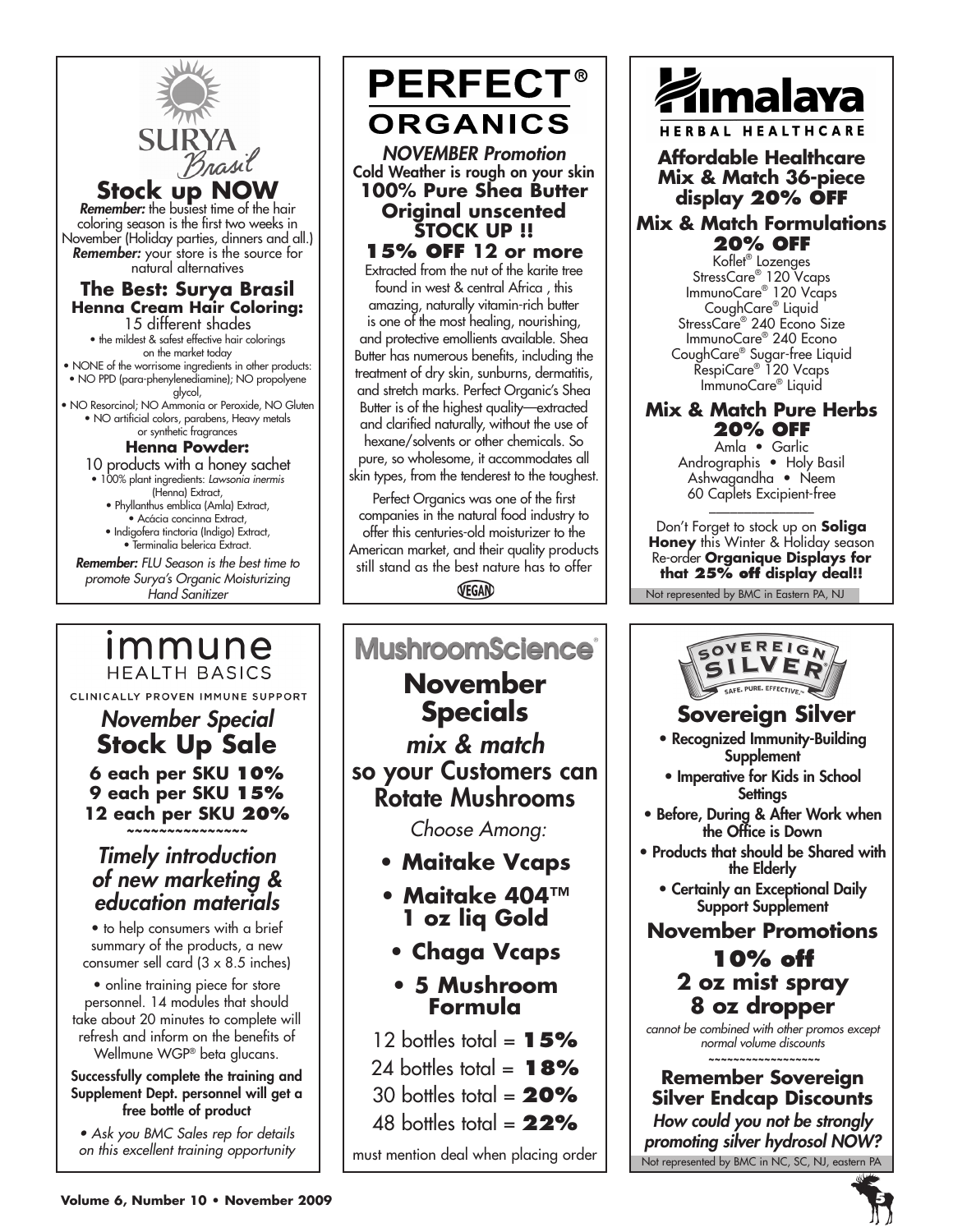### **Working for Healthy Skin**

*continued from page 2*

vera orally is very good at knitting collagen fibers together healthfully when taken with Vitamin C, a quality protein and sufficient Vitamin A. Dietary support for dry skin should focus on food that provides key nutrients l-Lysine and zinc. Vitamin E plays such a prominent role in skin homeostasis that I am shocked to acknowledge that E-sales have plummeted since the massmedia attacked this vital nutrient five years ago. E-400 iu Mixed Tocopherol is so imperative that this Bluebonnet staple should sit next to MSM cross-merchandised in the Skin Care section (remember 8 years ago how many people were buying E for skin care—nothing has changed factually and the results are still discernable!) Finally, Vitamin D 1000 iu's daily for most everyone all winter long—for immune health and skin health.

When we speak about skin health and integrity, we cannot ignore the all-important dynamic of cellular health. Indeed, dry skin is not, as dermatologists harp, a genetic defect, but rather a cellular imbalance in need of recovery. Cellular health by definition requires good fat function on the cell wall surface, and nothing can create that environment better than the daily ingestion of good fats and oils, especially EPA & DHA. If a person has skin issues, the discussion should always include the Omega-3s. To be a good educator in today's marketplace, you must learn the important of the Essential Fatty Acids (EFAs) to optimal cell function.

This is the starting point for healing and exceptional health.

**Nordic Naturals** website links you to a scientifically-accurate research site called **www.omega-research.com** where you can find over  $40$  distinct published studies on the importance of Omega-Nutrition for skin health. Nordic's *Complete Omega 3,6, 9*  offers fresh, pure and triglyceride-form Omega-3s with certified-organic Borage Oil for its GLA content, for a product that proactively supports clean skin, flexible joints and healthy cells that govern it all! For many stores, this is the best-seller, and this product is often chosen by women over the bestselling *Ultimate Omega*. In an ideal world, you would recommend both these stellar fish oil products in conjunction, and you would educate on the benefit and value of taking them both in the liquid forms. As we move into the drier months, it would be wise to advertise the larger sizes of the lemonflavored *Complete Omega 3, 6, 9* for big sales and customer savings (available in 60, 120 and 180 size softgels).

Finally, skin health always goes back to the liver and a healthy probiotic disposition in the body. Always direct people to *LiverCare*® by **Himalaya USA** and *Dr. Ohhira's Probiotics 12 Plus* from **Essential Formulas** for a complete wholistic approach to skin imbalances of any kind.

### **Skin Distress and Imbalance**

Most often, the root cause of skin imbalances can be traced back to cellular dysfunction or compounded irritation from the scratching of itchy skin. Dryness often leads to itchiness,





which leads to scratching which leads to rawness which is a stress and trauma which leads to compounding health issues.

The solution has to be wholistic. First look at the environment: is there enough moisture in the air? With concerns for the flu prevalent anyway, we should advocate natural essential oils in diffusers all winter long: the house will smell better and the air will maintain a healthy moisture content.

Next, what is the person putting on their skin? Banish the cheap drugstore lotion and advocate products that you trust and believe in. The skin is the largest organ on the body and ofttimes people allow it to become parched or covered in mass-market junk: there is a lot of real estate to cover there and unhealthy products clog the pores and create overall skin imbalance. Suggest showers with clean products like **Perfect Organics**  Organic *Ultimate Body Washes* (great gifts for the Holidays), or **Aromaland's** wellpriced and safe 12-oz *Bath & Shower Gels* (they have an unscented one as well). **Surya's** *Sapien* men's line offers an Eco-Cert *Organic Shower Gel* with natural fragrances that he will love.

For persistently dry skin, advocate the use of natural oils after shower and before bed. Aromaland stands alone in offering a complete array of natural plant carrier oils (18 in all from sweet almond to wheat germ) in glass bottles. It is time you upgrade your bodycare section to provide your community the best natural choices!

Finally, those enjoyable moisturizing lotions. From the daily-use winners from *continued on page 8*



Single note Essential Oils Aromatherapy Blends Certified Organic Essential Oils Aromatherapy Diffusers Aromatherapy Room Sprays Massage & Body Oils Aromatherapy Shampoos & **Conditioners** Aromatherapy Bath & Shower Aromatherapy Skin Care Unscented Bodycare products

### *Thinking Holidays already?*

 Aroma Land will have a beautiful Holiday Gift Promo: ask your BMC rep for details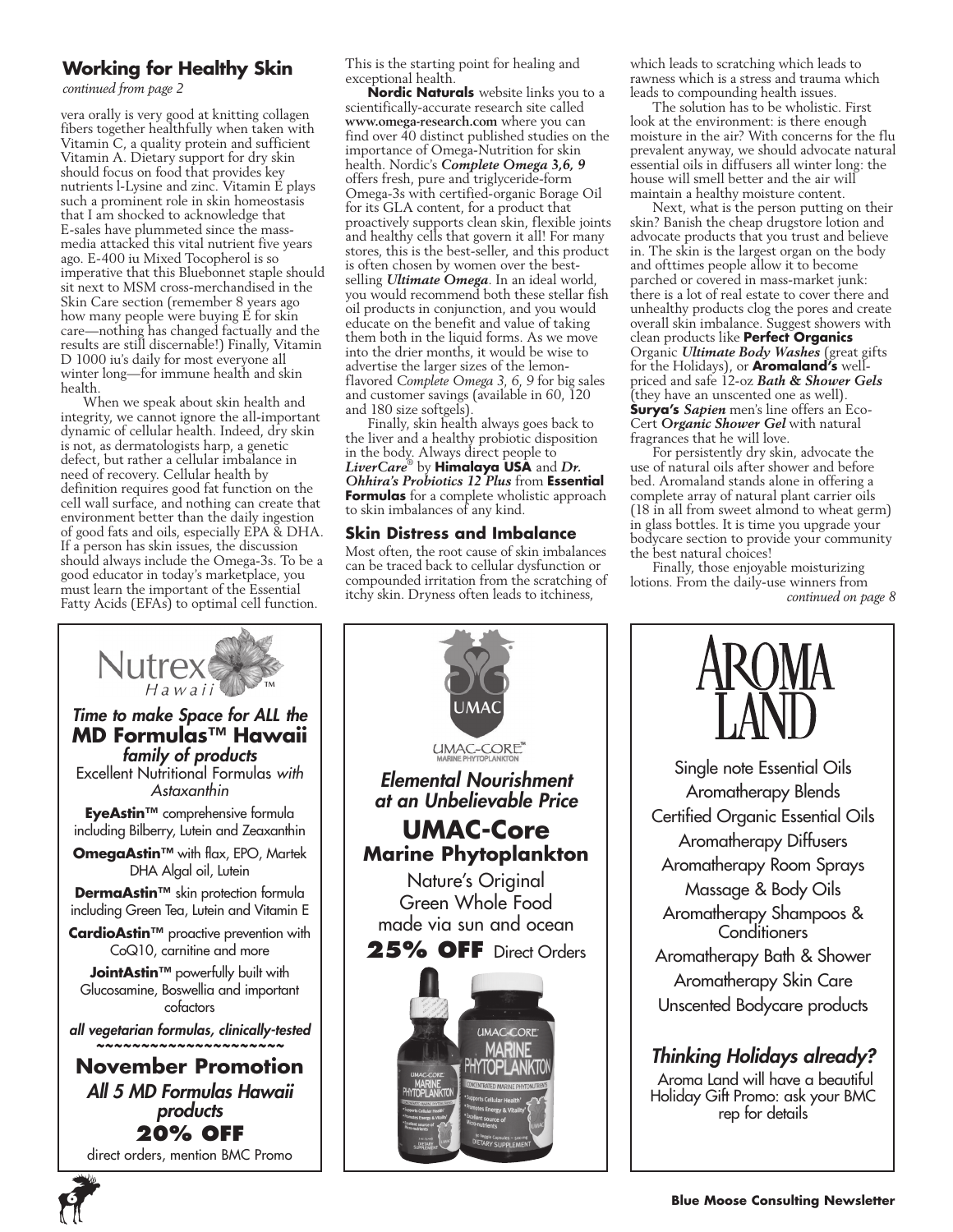### **Flu Update: November 2009**

we are too busy googling for who has the vaccine to administer that we forget to find out what they die of. Nothing gained from this sad loss of life.

Meanwhile, the voices of reason in our industry say, "question the status quo" and "give us more proof".

Why is the German government giving their troops a different form of the inoculation that does not have the preservatives? Why is the media not consistent with its numbers? Why is the government not consistent with its numbers? Are we being led to confusion on purpose?

Wow. Who would have thought that we would be at this place in the world today with big business running and ruining our food supply and creating the conditions for dangerously world-wide disasters from contagion that is at least human-influenced? To be in the richest and most educated society in history with eons of wire and internet connectivity, but not able to find a shred of truth? With the lords of pharmacy leading people to lines of injection.

Where does your good-old health food store fit in this chaos and crisis?

My opinions are non-consequential to how you run your store at this time or what you say to whom when people come to you looking for advice, although I hope you all saw that the good Dr. Andrew Weil was sent a letter from the FDA and FTC about what he was saying, and Dr. Mercola and Gary Null are both worried about their legal safety as they shout out about the dangers we are expected not to question and just learn to accept at face value what *they* say.

For me, though, when I see every doctor in government escorted out to say summarily that everything is safe and take your medicine, and when every talking-head parrots the same, "don't worry, all is OK" then my instinct is to start to wonder. Didn't I see this in China and Russia decades ago? I look at the faces and wonder: doesn't this

#### **Did you Know?**

In 2008, the American Academy of Pediatrics doubled its vitamin D recommendations for infants, children, & adolescents to 400 I.U's a day in response to the growing recognition of Vitamin-D deficiency as an epidemic\*. For children and adults who do not receive adequate sun exposure, experts recommend a minimum of 1000 I.U.s daily.

Offer Vitamin D from manufacturers you can trust and confidently depend upon:

Nordic Naturals Vitamin D3 in organic, extra virgin olive oil

Bluebonnet Vitamin D3 in 400 iu, 1000 iu, 2000 iu and 5000 iu in many sizes and from both lanolin-source + fish oil

\*Holick MF. The vitamin D epidemic and its health consequences. J Nutr 2005;135(11):2739S–48S.

remind me of the person trudged before the cameras in the hostage situation? Careers on the line. Compliance: stand in rank. Top down orders.

What happened to our government? Our health care system? Our science?

There is nothing trustworthy out there to me. I ask, is this about people or about profits? (interesting that there is not one word about the profits being made by the people making the untested, unproven stuff). Sad to say they all have failed us. And so, with a "natural trust" in nature—which has been around longer that Wall Street and Big Pharma, I will turn back to nature.

Fish Oil (cod liver oil especially), aloe vera, fermented foods, mushrooms and herbal food.

My suggestion to you is that your stock your shelves full with that which you believe in. You have been a student of this world for as long as you have been a student.

Do you believe in what you sell? Do you understand silver hydrosol's application? Are you recommending Vitamin D to everyone?

### **"We Are health food people" Elizabeth Bezzerides, President, Aromaland**



Elizabeth has been President of Aromaland since 2001. Among many things, Elizabeth is responsible for Aromaland's quality-assurance and control. She obtained her MBA from the University of New Mexico in 1987, and her B.S. from the University of California at Berkeley in 1964. She is also a Registered Nurse. As an active member of her community, she is on the Board of Directors at the Los Alamos YMCA, and was a Director of the International Institute of Chinese Medicine. Elizabeth is responsible for the daily operations at Aromaland, and is involved in conducting every aspect of a smooth functioning flow where creativity meets reality.

Elizabeth 's current passion is orchestrating Aromaland's commitment for manufacturing safe cosmetics. Aromaland already has an impressive

safety score on the "Skin Deep – Cosmetic Safety Database". She notes, *"We can do better. When we realize that some hidden chemicals may contribute to breast cancer, it concerns me, as it should concern everyone"*. Aromaland contribute a percentage of profits to The Breast Cancer Fund. Aromaland's pink ribbon campaign is year round.

We are proud of what we manufacture at Aromaland. We have always been known for our high-quality essential oils that we source from small, sustainable farmers from around the world. Our personal care products are manufactured with great care utilizing state of the art recipes. You can expect great new things from Aromaland's bodycare products in the coming year. Our ceramic division continues to create handmade diffuser products with the highest quality, yet which are made available at great low prices. We provide high quality products at low margins, thus our customers benefit and keep coming back.

### **FIO OPQQUE: NOVEMBER 2009 <b>PHONE EDUCATION AT**<br>
continued from page 1 **your fingertips**

**"The Benefits of Essential Fatty** 

**Acids"**  Live Trainings with Stuart Tomc Nordic Naturals November 3rd & 4th, 10 times in two days

### **"Herbal Compounds for Common**

**Ailments"** Featuring: Bugleweed/Motherwort Compound; Nettle/Bladderwrack Compound; Linden/Mistletoe Compound; Spilanthes/Usnea Compound; Stone Breaker Compound; Goldenrod/Horsetail Compound Herb Pharm

November 12, 2 PM or 4 PM EST

#### **"Three Herb Thursday"**

featuring: "Neem, Bacopa and Garcinia" Himalaya USA November 12, 11 AM & 2 PM EST

#### **"Homeopathy for your Emotions"** Newton Homeopathics November 19, 10 AM & 3 PM EST

Me: I believe in **Immune Health Basic's** *Wellmune WGP*™ everyday, a constant rotation of the hot-water extract medicinal mushrooms in smart high dosages from **Mushroom Science**, whole leaf aloe vera at least once a day from **Aloe Life**, 2-3 tablespoons of **Nordic Natural's** *Gold Standard Cod Liver Oil*, the daily essential of *Dr. Ohhira's Probiotics 12 PLUS* from **Essential Formulas** and *LiverCare*® by **Himalaya USA**. **Sovereign Silver's** silver hydrosol daily all winter long, **Surya Brasil's** *Hand Sanitizing Gel* and Dr. Ohhira's Kampuku Soap at least once daily for skin replenishment and as many adaptogenic herbs as possible—foremost in liquid form from the people I trust at **Herb Pharm**, and also from pill form from **Bluebonnet** and Himalaya USA (*olive leaf, elderberry, rhodiola, Maitake 404™ Gold, andrographis, ashwagandha, chyvanprash*). **Olbas**® essential Inhaler and **Aromaland's** essential oils, especially their Personal Defense essential oil blend.

If I was limited to one product—and thankfully none of us will be—it would be **Newton Homeopathics** *Flu* formula, because I believe that Dr. Luc Chaltin knew what he was doing!! It would be by my front register.

These things above are things I truly believe in. The presidential decrees and surgeon general's edicts, the CDC's studies and figures, the WHO's warnings, cable news' coverage, and maybe someday soon the general's command for orderly universal compliance—I don't believe in any of them.

There are people like me out there: your job is to keep our health needs fulfilled and our home cabinets filled with what we believe in!

Scary times if you are looking for truth. I know I have found a treasure-chest of goodness, and I have full faith this goodness will work. Trust in natural medicine to prepare and confront any health assault. ❂